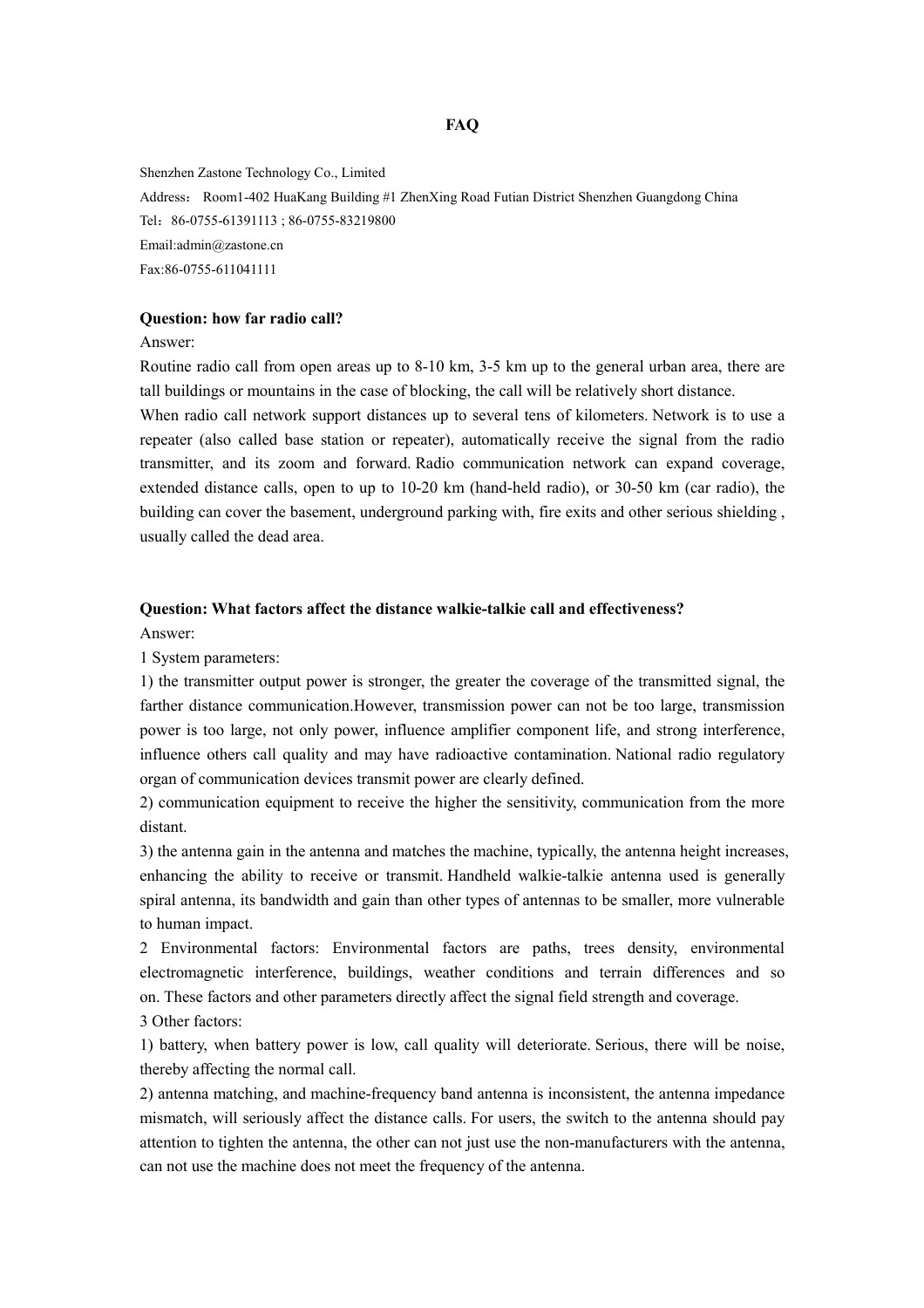#### **Question: Will there be use of radio radiation?**

## Answer:

Radio designed to meet the Ministry of Information Industry [2001] No. 869 document-related provisions, will not harm the human body, and not close to the body when using the radio call, but the body 5-7 cm from the call.

# **Question: Can intercom call?**

## Answer:

In a network of support conditions, radio can be used to call. However, if only between the conventional single call, the function call can not be achieved.

## **Question: Why use radio frequency restrictions?**

#### Answer:

To ensure that the vast majority of users call interference and rational use of frequency resources, the state radio station on frequency of use of the management committee has been divided to provide different industries use the appropriate frequency range. Users to buy radio time, to the local management committee to apply radio frequency.

## **Question: walkie-talkie antenna Caution?**

Answer:

1 can only use the original or approved HYT antenna. Unauthorized antennas, modified or added accessories antenna may damage the radio or in breach of the Radio Authority's requirements;

2 in use, do not hand pick the antenna;

3. Walkie-talkie antenna can not twist, or power in the launch tube is easy to burn;

4 Do not use a damaged antenna. In the launch, if the damaged antenna contacts skin, may cause your minor burns.

## **Question: Radio Battery Caution?**

Answer: 1. HYT original or approved by the battery;

2 If the metal conductor, such as jewelry, keys or touch cells exposed bead electrode to practice, all batteries can cause damage or personal injury. Careful treatment has been fully charged battery, particularly when it into a pocket, wallet or other metal container, need special attention;

3 charge should be 5 to 40 degrees environment. If you exceed this temperature range, battery life be affected, while the rated capacity may be fully satisfied. Problem: When using the radio voice of the other party to receive intermittent small or voice?

Answer: Check the radio transmitter at the MIC hole is blocked (No, please send repair station maintenance).